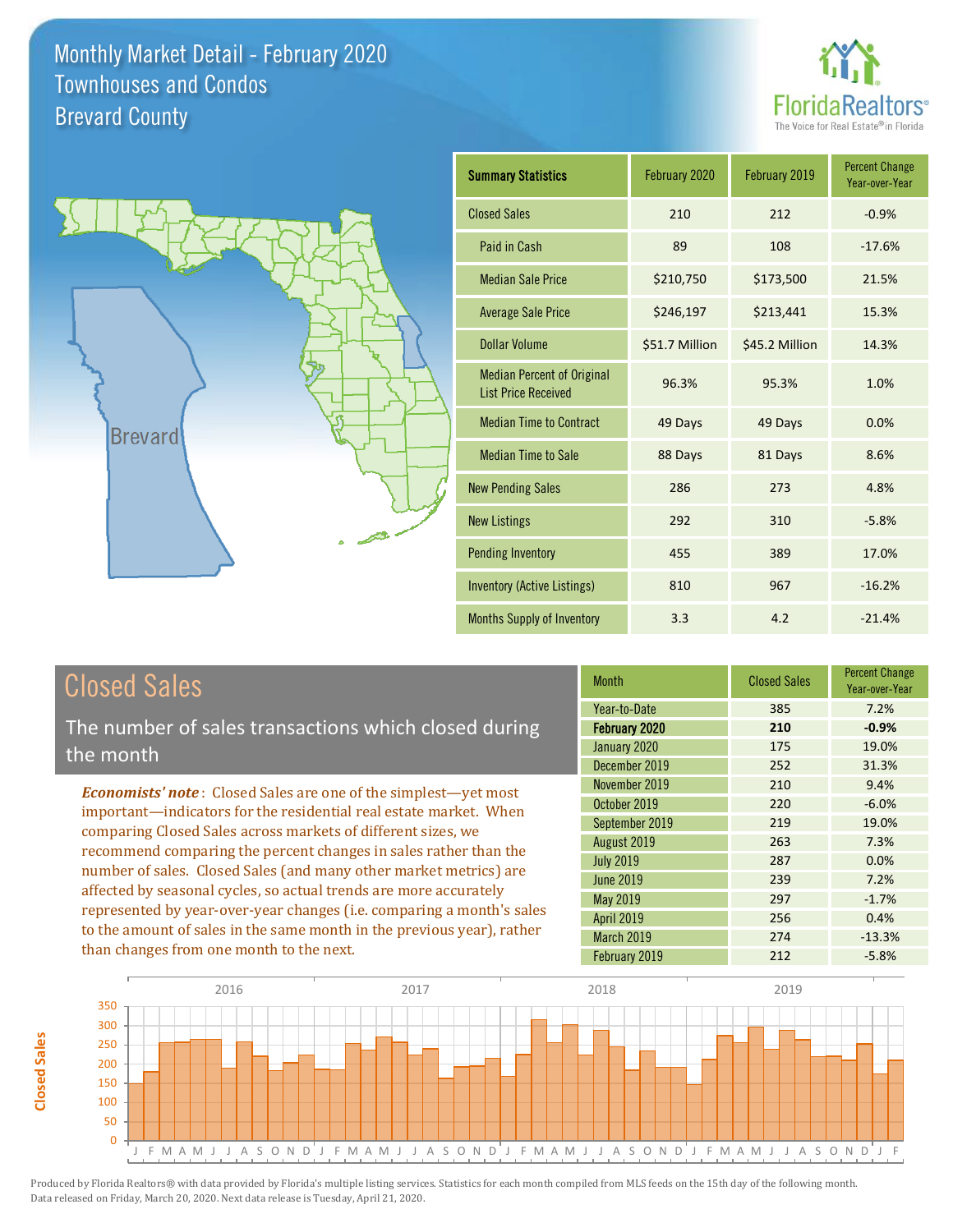this statistic should be interpreted with care.



116 -12.1%

| Cash Sales                                                                     | <b>Month</b>     | <b>Cash Sales</b> | <b>Percent Change</b><br>Year-over-Year |
|--------------------------------------------------------------------------------|------------------|-------------------|-----------------------------------------|
|                                                                                | Year-to-Date     | 177               | $-6.8%$                                 |
| The number of Closed Sales during the month in which                           | February 2020    | 89                | $-17.6%$                                |
| buyers exclusively paid in cash                                                | January 2020     | 88                | 7.3%                                    |
|                                                                                | December 2019    | 89                | 1.1%                                    |
|                                                                                | November 2019    | 81                | $-15.6%$                                |
|                                                                                | October 2019     | 104               | $-14.0%$                                |
| <b>Economists' note:</b> Cash Sales can be a useful indicator of the extent to | September 2019   | 76                | $-19.1%$                                |
| which investors are participating in the market. Why? Investors are            | August 2019      | 122               | 1.7%                                    |
| far more likely to have the funds to purchase a home available up front,       | <b>July 2019</b> | 122               | $-4.7%$                                 |
| whereas the typical homebuyer requires a mortgage or some other                | June 2019        | 100               | $-8.3%$                                 |
| form of financing. There are, of course, many possible exceptions, so          | May 2019         | 137               | $-9.3%$                                 |



## Cash Sales as a Percentage of Closed Sales

The percentage of Closed Sales during the month which were Cash Sales

*Economists' note* : This statistic is simply another way of viewing Cash Sales. The remaining percentages of Closed Sales (i.e. those not paid fully in cash) each month involved some sort of financing, such as mortgages, owner/seller financing, assumed loans, etc.

| <b>Month</b>      | <b>Percent of Closed</b><br>Sales Paid in Cash | <b>Percent Change</b><br>Year-over-Year |
|-------------------|------------------------------------------------|-----------------------------------------|
| Year-to-Date      | 46.0%                                          | $-13.0%$                                |
| February 2020     | 42.4%                                          | $-16.7%$                                |
| January 2020      | 50.3%                                          | $-9.9%$                                 |
| December 2019     | 35.3%                                          | $-22.9%$                                |
| November 2019     | 38.6%                                          | $-22.8%$                                |
| October 2019      | 47.3%                                          | $-8.5%$                                 |
| September 2019    | 34.7%                                          | $-32.1%$                                |
| August 2019       | 46.4%                                          | $-5.3%$                                 |
| <b>July 2019</b>  | 42.5%                                          | $-4.7%$                                 |
| <b>June 2019</b>  | 41.8%                                          | $-14.5%$                                |
| May 2019          | 46.1%                                          | $-7.8%$                                 |
| <b>April 2019</b> | 45.3%                                          | $-12.5%$                                |
| March 2019        | 50.4%                                          | $-6.3%$                                 |
| February 2019     | 50.9%                                          | $-17.0%$                                |

March 2019 138 -18.8%

April 2019

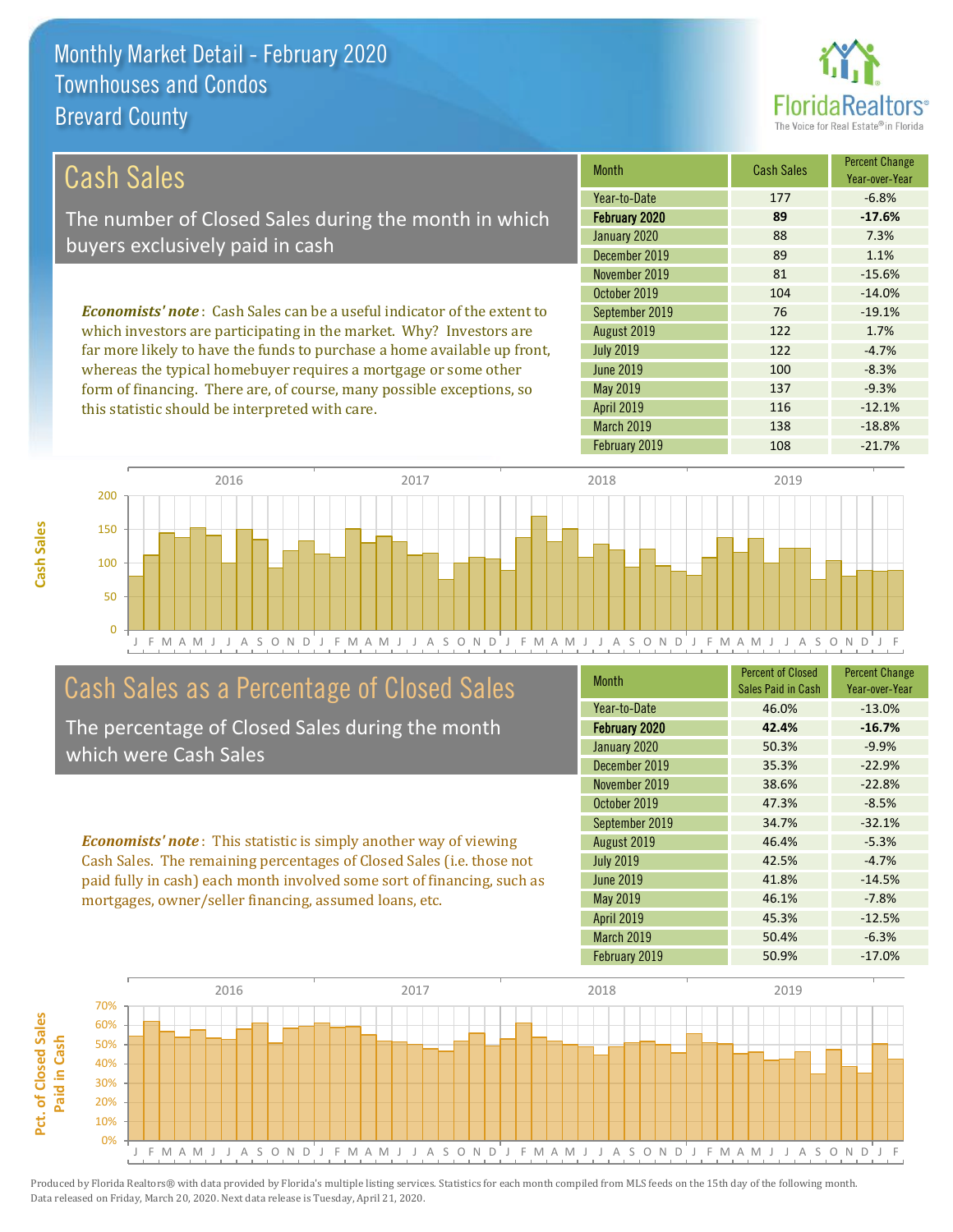

## Median Sale Price

The median sale price reported for the month (i.e. 50% of sales were above and 50% of sales were below)

*Economists' note* : Median Sale Price is our preferred summary statistic for price activity because, unlike Average Sale Price, Median Sale Price is not sensitive to high sale prices for small numbers of homes that may not be characteristic of the market area. Keep in mind that median price trends over time are not always solely caused by changes in the general value of local real estate. Median sale price only reflects the values of the homes that *sold* each month, and the mix of the types of homes that sell can change over time.

| <b>Month</b>     | <b>Median Sale Price</b> | <b>Percent Change</b><br>Year-over-Year |
|------------------|--------------------------|-----------------------------------------|
| Year-to-Date     | \$188,950                | 11.1%                                   |
| February 2020    | \$210,750                | 21.5%                                   |
| January 2020     | \$170,000                | 0.4%                                    |
| December 2019    | \$191,850                | 3.7%                                    |
| November 2019    | \$195,000                | 18.0%                                   |
| October 2019     | \$185,000                | 5.7%                                    |
| September 2019   | \$199,990                | 18.3%                                   |
| August 2019      | \$185,000                | 2.8%                                    |
| <b>July 2019</b> | \$183,000                | 7.2%                                    |
| <b>June 2019</b> | \$200,000                | 14.3%                                   |
| May 2019         | \$187,000                | 3.9%                                    |
| April 2019       | \$173,500                | $-8.7%$                                 |
| March 2019       | \$185,000                | 15.6%                                   |
| February 2019    | \$173,500                | 10.9%                                   |



#### Average Sale Price

The average sale price reported for the month (i.e. total sales in dollars divided by the number of sales)

*Economists' note* : Usually, we prefer Median Sale Price over Average Sale Price as a summary statistic for home prices. However, Average Sale Price does have its uses—particularly when it is analyzed alongside the Median Sale Price. For one, the relative difference between the two statistics can provide some insight into the market for higher-end homes in an area.

| <b>Month</b>      | <b>Average Sale Price</b> | <b>Percent Change</b><br>Year-over-Year |
|-------------------|---------------------------|-----------------------------------------|
| Year-to-Date      | \$226,970                 | 8.1%                                    |
| February 2020     | \$246,197                 | 15.3%                                   |
| January 2020      | \$203,898                 | $-0.5%$                                 |
| December 2019     | \$235,823                 | 11.1%                                   |
| November 2019     | \$228,869                 | 10.6%                                   |
| October 2019      | \$214,790                 | 1.5%                                    |
| September 2019    | \$224,440                 | 11.0%                                   |
| August 2019       | \$220,228                 | 3.5%                                    |
| <b>July 2019</b>  | \$212,772                 | 1.9%                                    |
| <b>June 2019</b>  | \$247,139                 | 21.1%                                   |
| May 2019          | \$236,138                 | 5.2%                                    |
| <b>April 2019</b> | \$228,546                 | 2.6%                                    |
| March 2019        | \$228,785                 | 11.1%                                   |
| February 2019     | \$213,441                 | 13.6%                                   |



**Median Sale Price**

**Median Sale Price**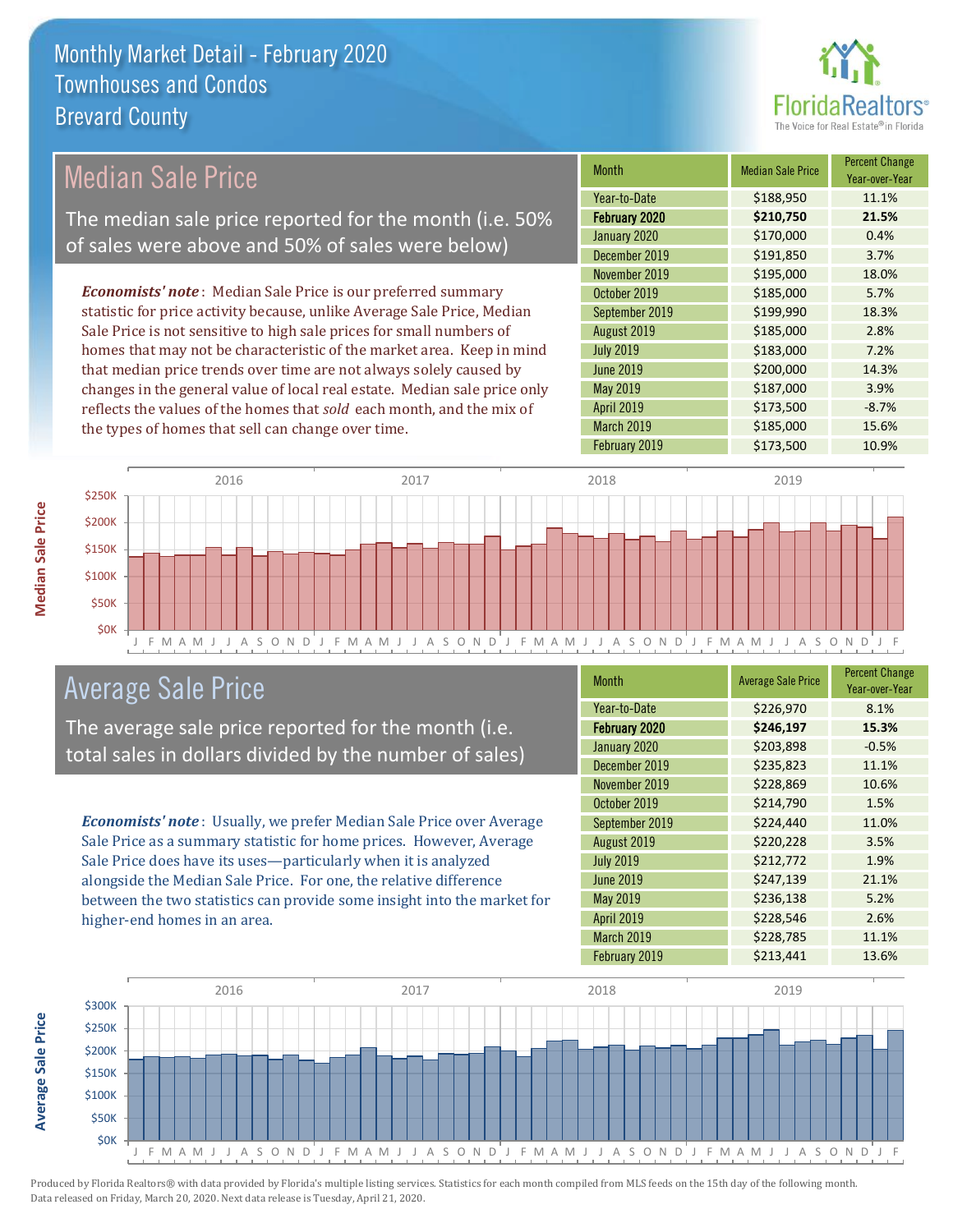

Year-over-Year

#### ollar Volume

The sum of the sale prices for all sales which closed during the month

*Economists' note* : Dollar Volume is simply the sum of all sale prices in a given time period, and can quickly be calculated by multiplying Closed Sales by Average Sale Price. It is a strong indicator of the health of the real estate industry in a market, and is of particular interest to real estate professionals, investors, analysts, and government agencies. Potential home sellers and home buyers, on the other hand, will likely be better served by paying attention to trends in the two components of Dollar Volume (i.e. sales and prices) individually.



## Median Percent of Original List Price Received

The median of the sale price (as a percentage of the original list price) across all properties selling during the month

*Economists' note* : The Median Percent of Original List Price Received is useful as an indicator of market recovery, since it typically rises as buyers realize that the market may be moving away from them and they need to match the selling price (or better it) in order to get a contract on the house. This is usually the last measure to indicate a market has shifted from down to up, so it is what we would call a *lagging* indicator.

| <b>Month</b>      | Med. Pct. of Orig.<br><b>List Price Received</b> | <b>Percent Change</b><br>Year-over-Year |
|-------------------|--------------------------------------------------|-----------------------------------------|
| Year-to-Date      | 96.1%                                            | 0.7%                                    |
| February 2020     | 96.3%                                            | 1.0%                                    |
| January 2020      | 95.7%                                            | 0.2%                                    |
| December 2019     | 96.1%                                            | 1.5%                                    |
| November 2019     | 95.0%                                            | 0.5%                                    |
| October 2019      | 95.5%                                            | $-0.1%$                                 |
| September 2019    | 95.6%                                            | 1.0%                                    |
| August 2019       | 94.7%                                            | $-1.1%$                                 |
| <b>July 2019</b>  | 95.6%                                            | $-0.1%$                                 |
| <b>June 2019</b>  | 95.9%                                            | 0.0%                                    |
| <b>May 2019</b>   | 95.4%                                            | $-0.6%$                                 |
| <b>April 2019</b> | 95.6%                                            | $-0.2%$                                 |
| <b>March 2019</b> | 95.2%                                            | 0.2%                                    |
| February 2019     | 95.3%                                            | $-0.6%$                                 |

June 2019 **\$59.1 Million** 29.8%

November 2019 **\$48.1 Million** 20.9% October 2019 **\$47.3 Million** -4.6% September 2019 **\$49.2 Million** 32.1% August 2019 **\$57.9 Million** 11.1% July 2019 **\$61.1 Million 1.9%** 

January 2020 <br> **\$35.7 Million 18.4%** December 2019 **\$59.4 Million** 45.8%

February 2020 **\$51.7 Million 14.3%** Year-to-Date \$87.4 Million 15.9%

Month **Dollar Volume** Percent Change

March 2019 **\$62.7 Million** -3.7%

February 2019 **\$45.2 Million** 7.0%

\$58.5 Million 3.0%

\$70.1 Million 3.5%

May 2019

April 2019

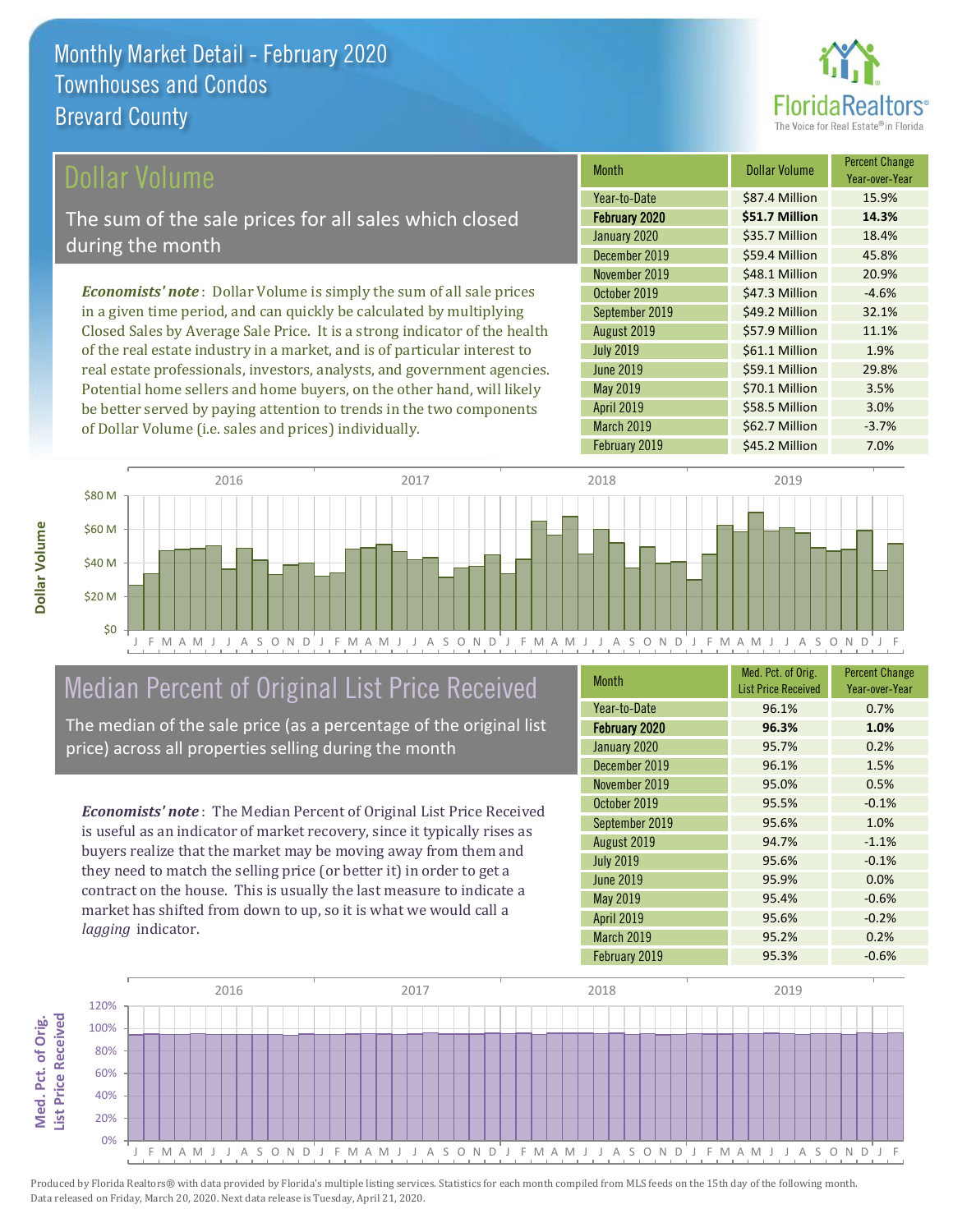

## Median Time to Contract

The median number of days between the listing date and contract date for all Closed Sales during the month

*Economists' note* : Like Time to Sale, Time to Contract is a measure of the length of the home selling process calculated for sales which closed during the month. The difference is that Time to Contract measures the number of days between the initial listing of a property and the signing of the contract which eventually led to the closing of the sale. When the gap between Median Time to Contract and Median Time to Sale grows, it is usually a sign of longer closing times and/or declining numbers of cash sales.

| <b>Month</b>     | Median Time to<br>Contract | <b>Percent Change</b><br>Year-over-Year |
|------------------|----------------------------|-----------------------------------------|
| Year-to-Date     | 41 Days                    | 2.5%                                    |
| February 2020    | 49 Days                    | 0.0%                                    |
| January 2020     | 37 Days                    | 5.7%                                    |
| December 2019    | 33 Days                    | $-23.3%$                                |
| November 2019    | 38 Days                    | 0.0%                                    |
| October 2019     | 47 Days                    | 56.7%                                   |
| September 2019   | 48 Days                    | 50.0%                                   |
| August 2019      | 50 Days                    | 100.0%                                  |
| <b>July 2019</b> | 44 Days                    | 29.4%                                   |
| <b>June 2019</b> | 34 Days                    | 0.0%                                    |
| May 2019         | 40 Days                    | 48.1%                                   |
| April 2019       | 51 Days                    | 121.7%                                  |
| March 2019       | 45 Days                    | 18.4%                                   |
| February 2019    | 49 Days                    | 157.9%                                  |



### Median Time to Sale

**Median Time to** 

**Median Time to** 

The median number of days between the listing date and closing date for all Closed Sales during the month

*Economists' note* : Time to Sale is a measure of the length of the home selling process, calculated as the number of days between the initial listing of a property and the closing of the sale. *Median* Time to Sale is the amount of time the "middle" property selling this month was on the market. That is, 50% of homes selling this month took *less* time to sell, and 50% of homes took *more* time to sell. Median Time to Sale gives a more accurate picture than Average Time to Sale, which can be skewed upward by small numbers of properties taking an abnormally long time to sell.

| <b>Month</b>     | <b>Median Time to Sale</b> | <b>Percent Change</b><br>Year-over-Year |
|------------------|----------------------------|-----------------------------------------|
| Year-to-Date     | 82 Days                    | 3.8%                                    |
| February 2020    | 88 Days                    | 8.6%                                    |
| January 2020     | 75 Days                    | 1.4%                                    |
| December 2019    | 78 Days                    | 0.0%                                    |
| November 2019    | 80 Days                    | 9.6%                                    |
| October 2019     | 83 Days                    | 25.8%                                   |
| September 2019   | 92 Days                    | 29.6%                                   |
| August 2019      | 81 Days                    | 30.6%                                   |
| <b>July 2019</b> | 80 Days                    | 25.0%                                   |
| <b>June 2019</b> | 73 Days                    | 2.8%                                    |
| May 2019         | 76 Days                    | 13.4%                                   |
| April 2019       | 83 Days                    | 38.3%                                   |
| March 2019       | 78 Days                    | 4.0%                                    |
| February 2019    | 81 Days                    | 37.3%                                   |

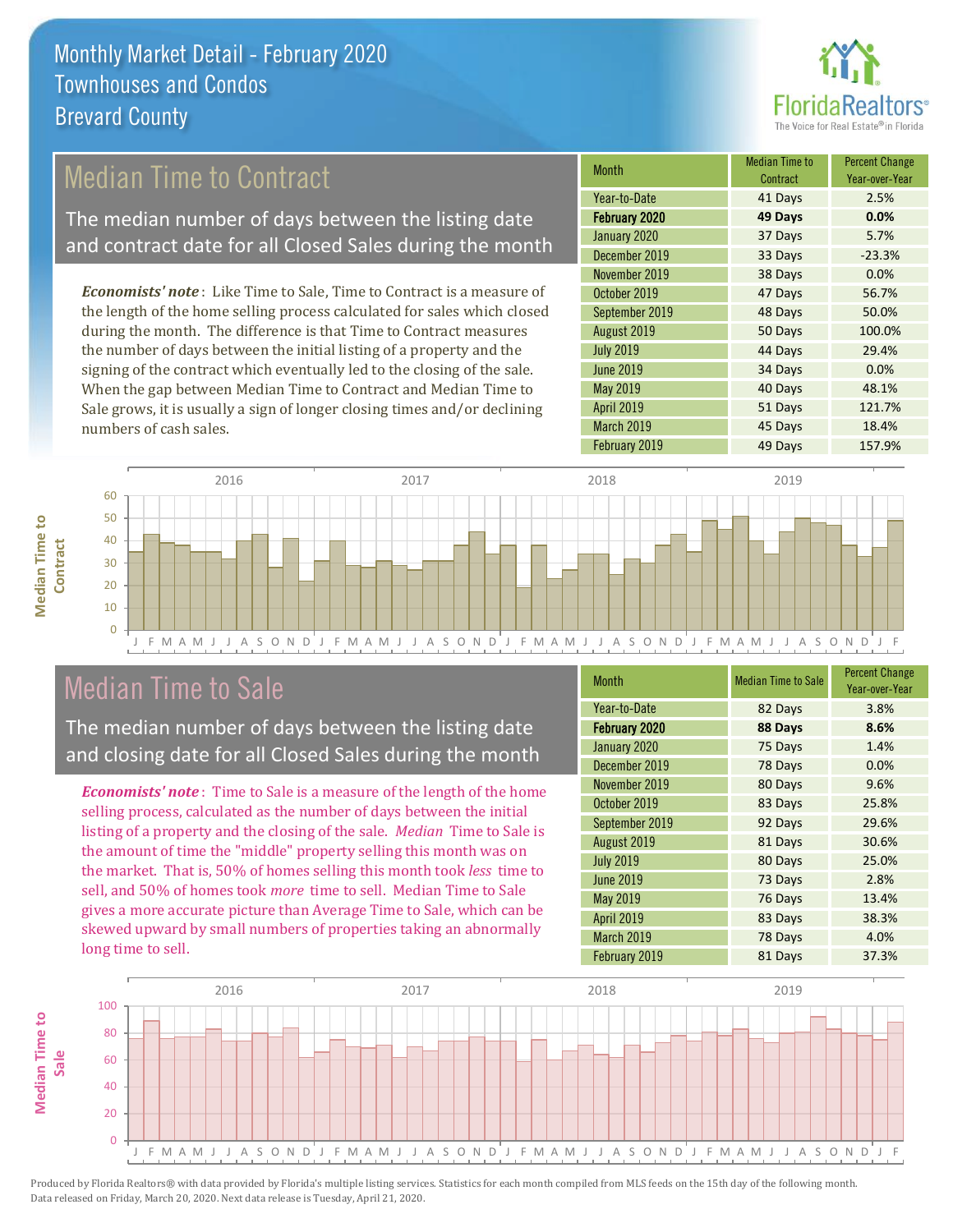

| <b>New Pending Sales</b>                                                       | <b>Month</b>     | <b>New Pending Sales</b> | <b>Percent Change</b><br>Year-over-Year |
|--------------------------------------------------------------------------------|------------------|--------------------------|-----------------------------------------|
|                                                                                | Year-to-Date     | 576                      | 11.0%                                   |
| The number of listed properties that went under                                | February 2020    | 286                      | 4.8%                                    |
| contract during the month                                                      | January 2020     | 290                      | 17.9%                                   |
|                                                                                | December 2019    | 174                      | 15.2%                                   |
|                                                                                | November 2019    | 248                      | 32.6%                                   |
| <b>Economists' note</b> : Because of the typical length of time it takes for a | October 2019     | 267                      | 20.3%                                   |
| sale to close, economists consider Pending Sales to be a decent                | September 2019   | 206                      | $-8.4%$                                 |
| indicator of potential future Closed Sales. It is important to bear in         | August 2019      | 269                      | 4.3%                                    |
| mind, however, that not all Pending Sales will be closed successfully.         | <b>July 2019</b> | 300                      | 19.5%                                   |
| So, the effectiveness of Pending Sales as a future indicator of Closed         | June 2019        | 296                      | 26.5%                                   |
| Sales is susceptible to changes in market conditions such as the               | May 2019         | 271                      | $-7.2%$                                 |



## New Listings

distressed properties for sale.

The number of properties put onto the market during the month

availability of financing for homebuyers and the inventory of

*Economists' note* : New Listings tend to rise in delayed response to increasing prices, so they are often seen as a lagging indicator of market health. As prices rise, potential sellers raise their estimations of value—and in the most recent cycle, rising prices have freed up many potential sellers who were previously underwater on their mortgages. Note that in our calculations, we take care to not include properties that were recently taken off the market and quickly relisted, since these are not really *new* listings.

| <b>Month</b>      | <b>New Listings</b> | <b>Percent Change</b><br>Year-over-Year |
|-------------------|---------------------|-----------------------------------------|
| Year-to-Date      | 641                 | $-6.3%$                                 |
| February 2020     | 292                 | $-5.8%$                                 |
| January 2020      | 349                 | $-6.7%$                                 |
| December 2019     | 230                 | 8.5%                                    |
| November 2019     | 281                 | 0.7%                                    |
| October 2019      | 324                 | 15.3%                                   |
| September 2019    | 217                 | $-19.9%$                                |
| August 2019       | 284                 | $-16.0%$                                |
| <b>July 2019</b>  | 282                 | 3.7%                                    |
| <b>June 2019</b>  | 337                 | 30.6%                                   |
| May 2019          | 331                 | $-8.6%$                                 |
| <b>April 2019</b> | 309                 | $-10.4%$                                |
| March 2019        | 313                 | $-8.7%$                                 |
| February 2019     | 310                 | $-9.6%$                                 |

February 2019 273 -13.3%

April 2019 **279** 279 -9.1% March 2019 **285** -13.6%



Produced by Florida Realtors® with data provided by Florida's multiple listing services. Statistics for each month compiled from MLS feeds on the 15th day of the following month. Data released on Friday, March 20, 2020. Next data release is Tuesday, April 21, 2020.

**New Listings**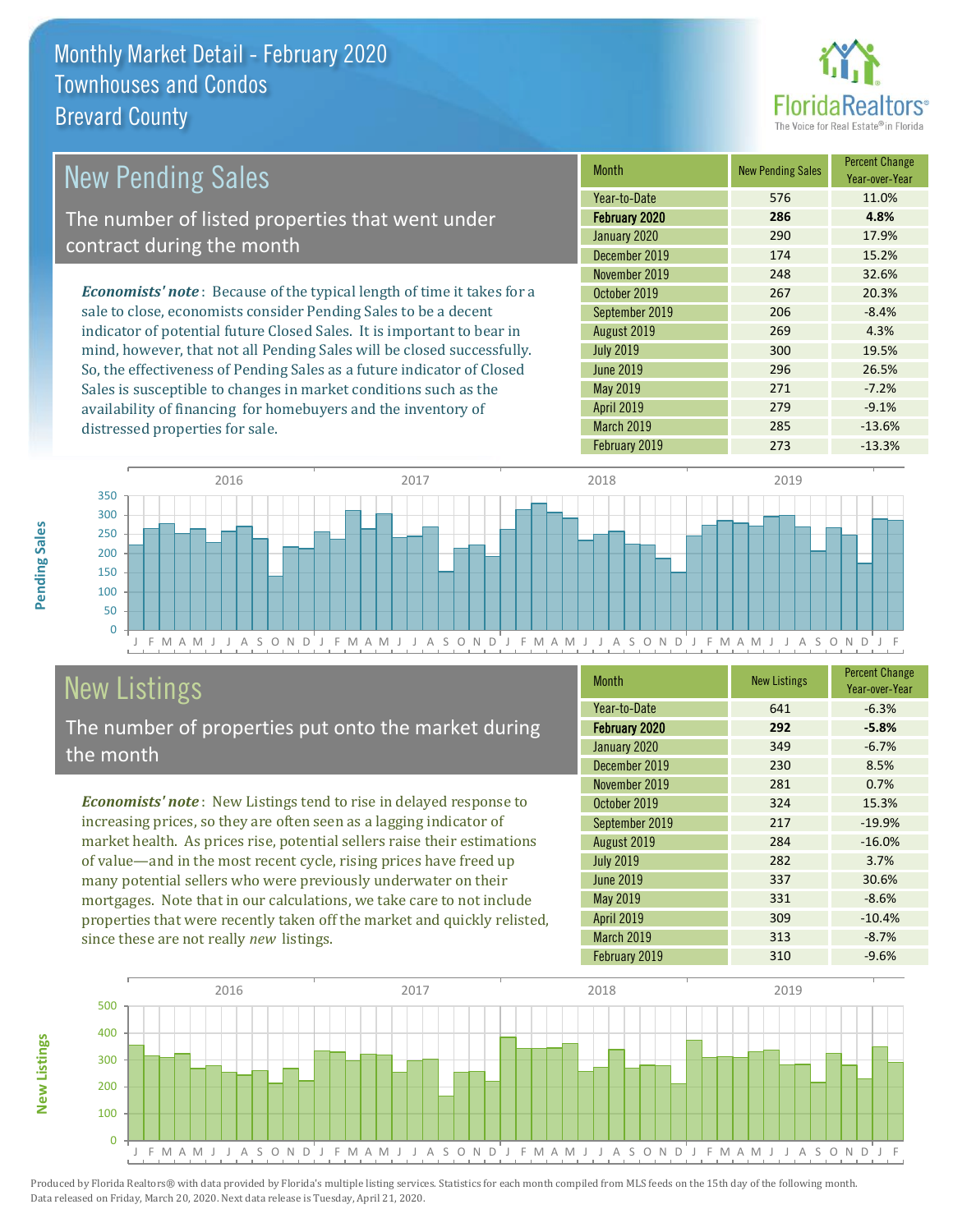

# *Economists' note* : There are a number of ways to define and calculate Inventory (Active Listings) The number of property listings active at the end of the month

Inventory. Our method is to simply count the number of active listings on the last day of the month, and hold this number to compare with the same month the following year. Inventory rises when New Listings are outpacing the number of listings that go off-market (regardless of whether they actually sell). Likewise, it falls when New Listings aren't keeping up with the rate at which homes are going off-market.

| <b>Month</b>             | Inventory | <b>Percent Change</b><br>Year-over-Year |
|--------------------------|-----------|-----------------------------------------|
| <b>YTD (Monthly Avg)</b> | 817       | $-16.5%$                                |
| February 2020            | 810       | $-16.2%$                                |
| January 2020             | 824       | $-16.7%$                                |
| December 2019            | 767       | $-15.2%$                                |
| November 2019            | 804       | $-10.5%$                                |
| October 2019             | 807       | $-4.6%$                                 |
| September 2019           | 797       | $-2.7%$                                 |
| August 2019              | 819       | 2.1%                                    |
| <b>July 2019</b>         | 853       | 10.9%                                   |
| <b>June 2019</b>         | 888       | 14.6%                                   |
| May 2019                 | 908       | 12.5%                                   |
| <b>April 2019</b>        | 902       | 15.1%                                   |
| March 2019               | 931       | 18.3%                                   |
| February 2019            | 967       | 18.2%                                   |



## Months Supply of Inventory

An estimate of the number of months it will take to deplete the current Inventory given recent sales rates

*Economists' note* : MSI is a useful indicator of market conditions. The benchmark for a balanced market (favoring neither buyer nor seller) is 5.5 months of inventory. Anything higher is traditionally a buyers' market, and anything lower is a sellers' market. There is no single accepted way of calculating MSI. A common method is to divide current Inventory by the most recent month's Closed Sales count, but this count is a usually poor predictor of future Closed Sales due to seasonal cycles. To eliminate seasonal effects, we use the 12-month average of monthly Closed Sales instead.

| <b>Month</b>             | <b>Months Supply</b> | <b>Percent Change</b><br>Year-over-Year |
|--------------------------|----------------------|-----------------------------------------|
| <b>YTD (Monthly Avg)</b> | 3.4                  | $-19.0%$                                |
| February 2020            | 3.3                  | $-21.4%$                                |
| January 2020             | 3.4                  | $-19.0%$                                |
| December 2019            | 3.2                  | $-15.8%$                                |
| November 2019            | 3.4                  | $-10.5%$                                |
| October 2019             | 3.5                  | $-2.8%$                                 |
| September 2019           | 3.4                  | $-2.9%$                                 |
| August 2019              | 3.5                  | 0.0%                                    |
| <b>July 2019</b>         | 3.7                  | 12.1%                                   |
| <b>June 2019</b>         | 3.9                  | 14.7%                                   |
| May 2019                 | 4.0                  | 14.3%                                   |
| <b>April 2019</b>        | 3.9                  | 11.4%                                   |
| March 2019               | 4.1                  | 17.1%                                   |
| February 2019            | 4.2                  | 13.5%                                   |

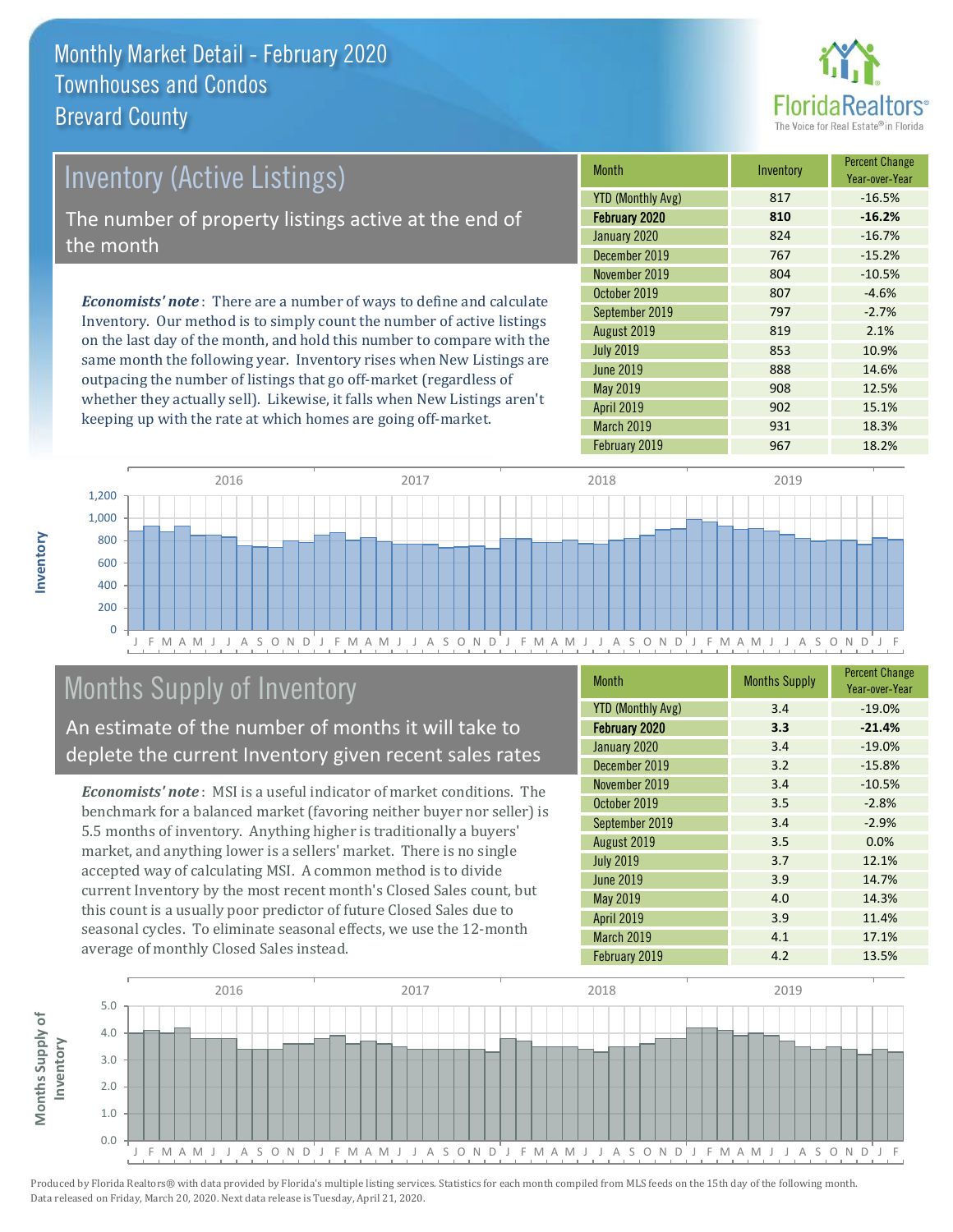

Year-over-Year

#### $$100,000 - $149,999$  38 -34.5% Sale Price Closed Sales Percent Change Less than \$50,000 3 3 50.0%  $$50.000 - $99.999$  21  $-16.0\%$ \$150,000 - \$199,999 41 7.9% \$200,000 - \$249,999 25 8.7% \$400,000 - \$599,999 17 6.3% *Economists' note:* Closed Sales are one of the simplest—yet most important—indicators for the residential real estate market. When comparing Closed Sales across markets of different sizes, we recommend comparing the percent changes in sales rather than the number of sales. Closed Sales (and many other market metrics) are affected by seasonal cycles, so actual trends are more accurately \$250,000 - \$299,999 29 26.1% \$300,000 - \$399,999 28 16.7% Closed Sales by Sale Price The number of sales transactions which closed during the month

represented by year-over-year changes (i.e. comparing a month's sales to the amount of sales in the same month in the previous year), rather than changes from one month to the next.



#### Median Time to Contract by Sale Price The median number of days between the listing date and contract date for all Closed Sales during the month

*Economists' note* : Like Time to Sale, Time to Contract is a measure of the length of the home selling process calculated for sales which closed during the month. The difference is that Time to Contract measures the number of days between the initial listing of a property and the signing of the contract which eventually led to the closing of the sale. When the gap between Median Time to Contract and Median Time to Sale grows, it is usually a sign of longer closing times and/or declining numbers of cash sales.

| <b>Sale Price</b>     | <b>Median Time to</b><br>Contract | <b>Percent Change</b><br>Year-over-Year |
|-----------------------|-----------------------------------|-----------------------------------------|
| Less than \$50,000    | 916 Days                          | 1769.4%                                 |
| $$50,000 - $99,999$   | 23 Days                           | 9.5%                                    |
| $$100,000 - $149,999$ | 42 Days                           | 50.0%                                   |
| $$150,000 - $199,999$ | 21 Days                           | $-57.1%$                                |
| \$200,000 - \$249,999 | 49 Days                           | 28.9%                                   |
| \$250,000 - \$299,999 | 46 Days                           | $-41.8%$                                |
| \$300,000 - \$399,999 | 96 Days                           | 128.6%                                  |
| \$400,000 - \$599,999 | 97 Days                           | 26.0%                                   |
| \$600,000 - \$999,999 | 96 Days                           | 500.0%                                  |
| \$1,000,000 or more   | 336 Days                          | N/A                                     |

\$600,000 - \$999,999 7 133.3%

\$1,000,000 or more 1 1 N/A



Produced by Florida Realtors® with data provided by Florida's multiple listing services. Statistics for each month compiled from MLS feeds on the 15th day of the following month. Data released on Friday, March 20, 2020. Next data release is Tuesday, April 21, 2020.

**Median Time to Contract**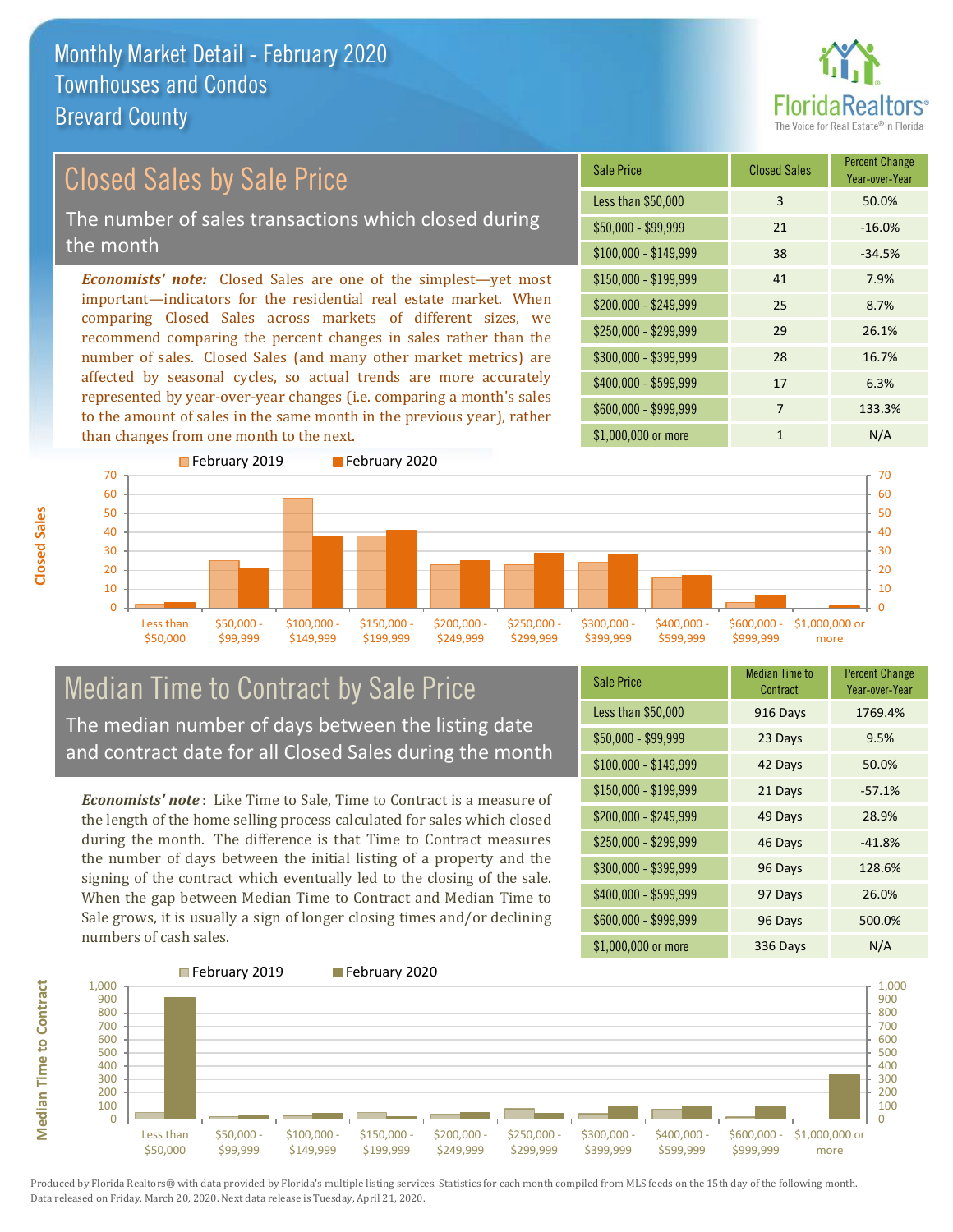

# New Listings by Initial Listing Price

The number of properties put onto the market during the month

*Economists' note:* New Listings tend to rise in delayed response to increasing prices, so they are often seen as a lagging indicator of market health. As prices rise, potential sellers raise their estimations of value—and in the most recent cycle, rising prices have freed up many potential sellers who were previously underwater on their mortgages. Note that in our calculations, we take care to not include properties that were recently taken off the market and quickly relisted, since these are not really *new* listings.

| <b>Initial Listing Price</b> | <b>New Listings</b> | <b>Percent Change</b><br>Year-over-Year |
|------------------------------|---------------------|-----------------------------------------|
| Less than \$50,000           | $\overline{2}$      | $-60.0%$                                |
| $$50,000 - $99,999$          | 31                  | $-32.6%$                                |
| $$100,000 - $149,999$        | 54                  | $-1.8%$                                 |
| $$150,000 - $199,999$        | 41                  | $-6.8%$                                 |
| \$200,000 - \$249,999        | 42                  | 23.5%                                   |
| $$250,000 - $299,999$        | 33                  | $-13.2%$                                |
| \$300,000 - \$399,999        | 45                  | $-4.3%$                                 |
| \$400,000 - \$599,999        | 26                  | 4.0%                                    |
| \$600,000 - \$999,999        | 14                  | $-6.7%$                                 |
| \$1,000,000 or more          | 4                   | 300.0%                                  |



**New Listings**

**Inventory**



#### Inventory by Current Listing Price The number of property listings active at the end of the month

*Economists' note* : There are a number of ways to define and calculate Inventory. Our method is to simply count the number of active listings on the last day of the month, and hold this number to compare with the same month the following year. Inventory rises when New Listings are outpacing the number of listings that go off-market (regardless of whether they actually sell). Likewise, it falls when New Listings aren't keeping up with the rate at which homes are going off-market.

| <b>Current Listing Price</b> | Inventory    | <b>Percent Change</b><br>Year-over-Year |
|------------------------------|--------------|-----------------------------------------|
| Less than \$50,000           | $\mathbf{1}$ | $-91.7%$                                |
| $$50,000 - $99,999$          | 53           | $-38.4%$                                |
| $$100,000 - $149,999$        | 99           | $-29.8%$                                |
| $$150,000 - $199,999$        | 97           | $-13.4%$                                |
| \$200,000 - \$249,999        | 74           | $-32.1%$                                |
| \$250,000 - \$299,999        | 85           | $-21.3%$                                |
| \$300,000 - \$399,999        | 156          | $-22.0%$                                |
| \$400,000 - \$599,999        | 139          | 21.9%                                   |
| \$600,000 - \$999,999        | 71           | 1.4%                                    |
| \$1,000,000 or more          | 35           | 133.3%                                  |